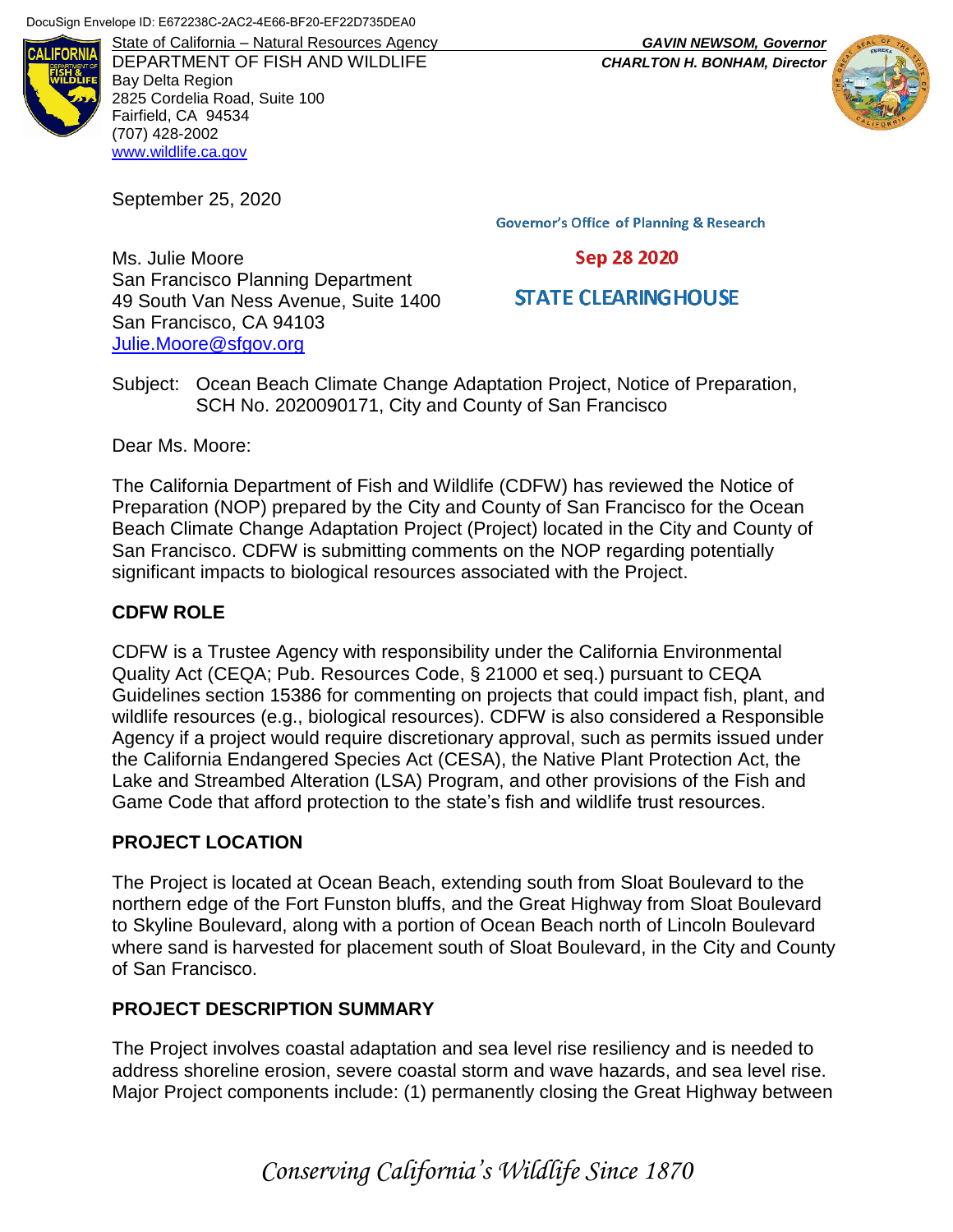Sloat and Skyline boulevards, and reconfiguring affected intersections and San Francisco Zoo parking access; (2) removing pavement, rock, and sandbag revetments, rubble and debris, recontouring the bluff and planting dune vegetation; (3) improving public access, maintaining coastal parking and continuing to provide restroom facilities; (4) installing a buried wall to protect existing sewer infrastructure from shoreline erosion; and (5) long-term beach nourishment. The Project involves removing existing shoreline protection structures, and recontouring the bluff to provide a gradual slope towards the beach. Sand will be placed over the slope and wind-erosion control measures will be implemented, including the possibility of sand fencing. The Project will also involve construction of a multi-use trail, beach access stairways, parking, and restrooms. The multi-use trail would extend from Sloat Boulevard to Skyline Boulevard and include two beach accessways and several waysides, or turnouts. To protect the Lake Merced Tunnel from exposure to coastal hazards, a below-grade wall will be installed adjacent to and seaward of the Lake Merced Tunnel. The proposed wall will consist of a secant pile wall system with tiebacks and would extend from Sloat Boulevard to approximately 3,000 feet to the south. To stabilize the recontoured bluff inland of the wall, a 4-footthick gently sloping layer of cementitious material will be installed. By removing the existing shoreline revetments at South Ocean Beach, the Project would allow erosion and retreat of the remaining bluff face seaward of the buried wall. With bluff retreat and erosion of sand placed over the slope stabilization, portions of the wall would occasionally be exposed, and the beach would narrow. To address these issues, the City proposes to implement a shoreline monitoring program and place sand as deemed needed per the results of annual monitoring.

# **ENVIRONMENTAL SETTING**

The state special-status species that have the potential to occur in or near the Project site, include, but are not limited to:

- Bank swallow (*Riparia riparia*), state listed as threatened under CESA;
- California black rail (*Laterallus jamaicensis coturniculus*), state listed as fully protected under Fish and Game Code, state listed as threatened under CESA;
- Western bumble bee (*Bombus occidentalis*), candidate for endangered status under CESA;
- San Francisco lessingia (*Lessingia germanorum*), state listed endangered under CESA, federally listed as endangered under ESA;
- Beach layia (*Layia carnosa*), state listed endangered under CESA, federally listed as endangered under ESA; and
- Nesting and migratory birds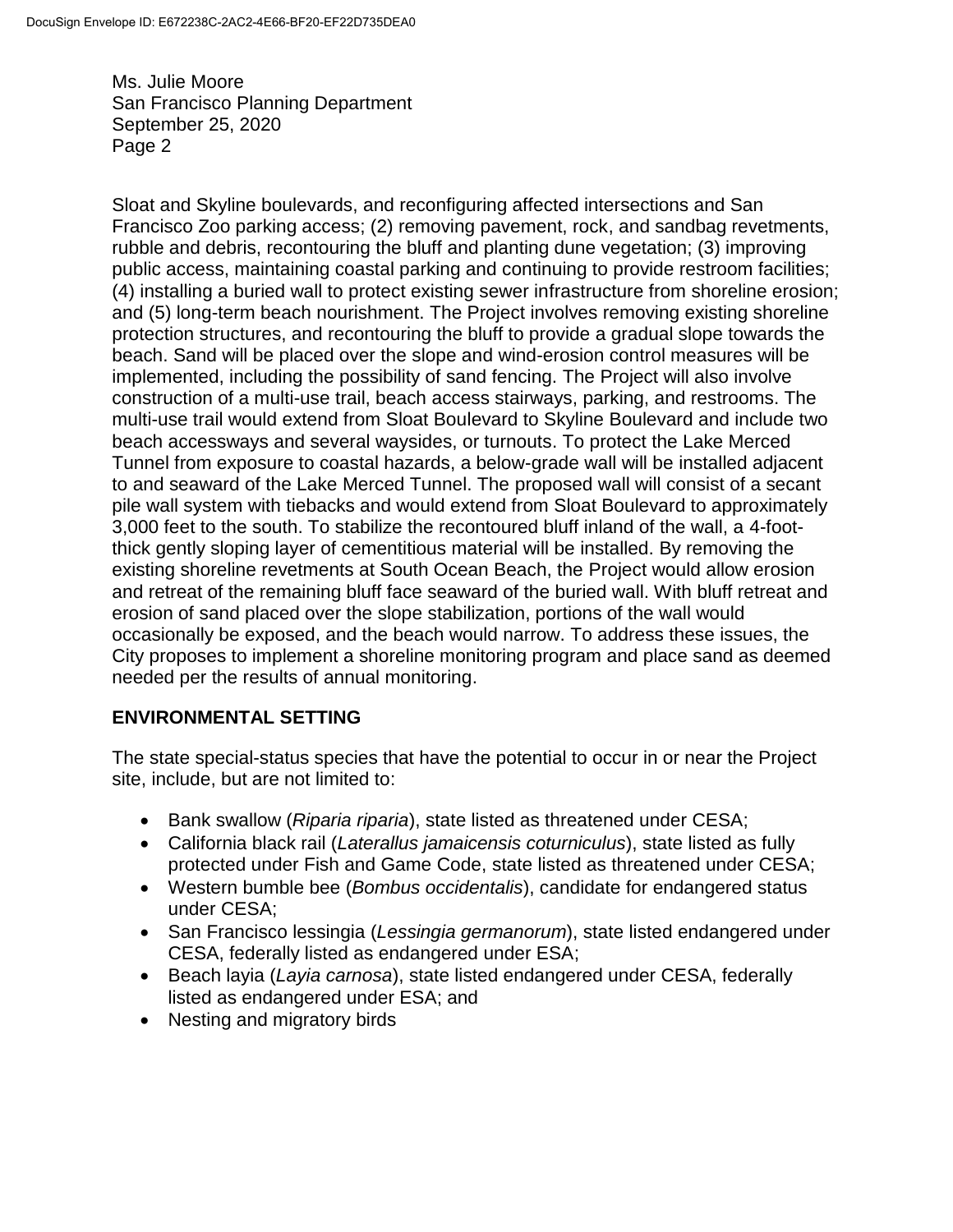## **COMMENTS AND RECOMMENDATIONS**

CDFW offers the following comments and recommendations to assist the San Francisco Planning Department in adequately identifying and/or mitigating the Project's significant, or potentially significant, direct and indirect impacts on biological resources.

## **COMMENT 1: Full Project Description of Project Features**

The CEQA Guidelines (§§15124 and 15378) require that the draft Environmental Impact Report (EIR) incorporate a full project description, including reasonably foreseeable future phases of the Project, and require that it contain sufficient information to evaluate and review the Project's environmental impact.

To fully address the Project's impacts to fish and wildlife resources. Please include complete descriptions of the following features within the draft EIR, if applicable:

- Introduction of sources of light and glare into habitat areas;
- An increase in noise and human presence from additional public access and recreation;
- Impacts to vegetation, including trees;
- Stormwater or effluent drainage outlet systems;
- Detailed description of proposed work along the bluff;
- Detailed description of proposed work (e.g., crossing improvements, repairs, etc.) at and within stream crossings; and
- Location, type, and height of all fencing.

The draft EIR should consider the current state of the shoreline – i.e., with existing armoring – as "existing conditions", and should measure all potential impacts against such conditions.

### **COMMENT 2: State Fully Protected Species**

State fully protected species may occur within the Project area. CDFW has jurisdiction over fully protected species of birds, mammals, amphibians, reptiles, and fish pursuant to Fish and Game Code §§ 3511, 4700, 5050, and 5515. Take, as defined by Fish and Game Code § 86 is to "hunt, pursue, catch, capture, or kill, or attempt to hunt, pursue, catch, capture, or kill", take of any fully protected species is prohibited and CDFW cannot authorize their incidental take. Without appropriate mitigation measures, Project activities conducted within occupied territories have the potential to significantly impact these species.

Without appropriate avoidance and minimization measures for fully protected species, potentially significant impacts associated with Project activities may include, but are not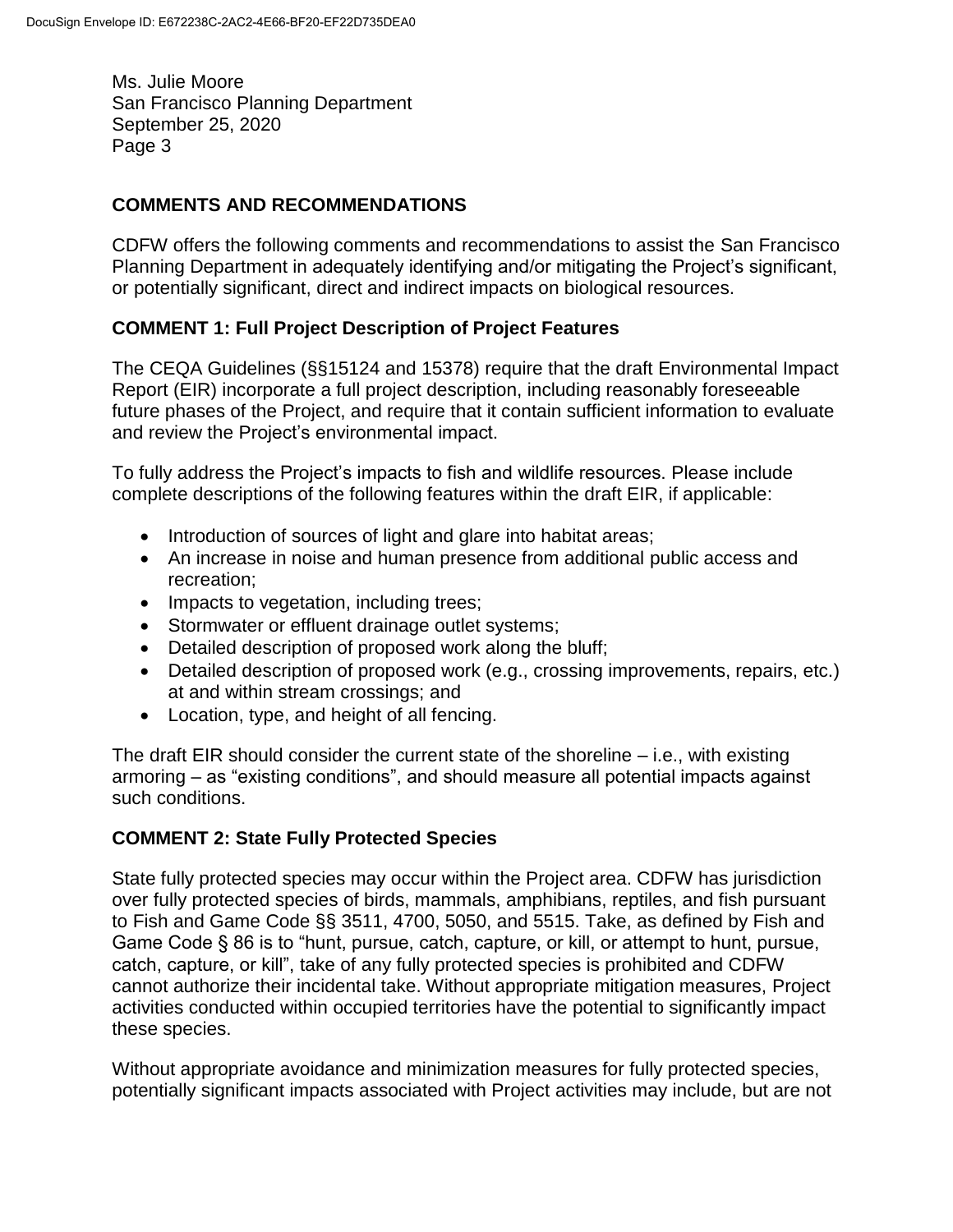limited to inadvertent entrapment, reduced reproductive success, reduced health and vigor, nest abandonment, loss of nest trees, and/or loss of foraging habitat that would reduce nesting success (loss or reduced health or vigor of eggs or young), and direct mortality.

To evaluate and avoid potential impacts to fully protected species, CDFW recommends incorporating the following mitigation measures into the Project's draft EIR, and that these measures be made conditions of approval for the Project.

### **Recommended Mitigation Measures:**

## **Fully Protected Species Surveys**

To avoid impacts to fully protected species, CDFW recommends that a qualified biologist conduct species-specific surveys (using standard protocol or methodology, if available) of the Project site before Project implementation. If Project activities will take place when fully protected species are active or are breeding, CDFW recommends that additional pre-activity surveys for active nests or individuals be conducted by a qualified biologist no more than seven (7) days prior to the start or restart of Project construction and every 14 days during Project construction.

### **Fully Protected Species Avoidance**

In the event a fully protected species is found within or adjacent to the Project site, CDFW recommends that a qualified wildlife biologist develops an appropriate nodisturbance buffer to be implemented. The qualified biologist should also be on-site during all Project activities to ensure that the fully protect species is not being disturbed by Project activities.

### **COMMENT 3: State Protected Wildlife Species and Species of Special Concern**

State threatened or endangered wildlife species and species of special concern (SSC) may occur within the Project area. Without appropriate mitigation measures, the Project could potentially have a significant impact on these species. Potential impacts to protected wildlife species include the inability to reproduce, capture, burrow/den collapse, crushing as a result of burrow collapse, inadvertent entrapment, reduced reproductive success, reduction in health and vigor of young, nest abandonment, loss of nest trees/breeding habitat, or loss of foraging habitat that would reduce nesting success (loss or reduced health or vigor of eggs or young), and direct mortality. Unauthorized take of species listed as threatened or endangered pursuant to CESA is a violation of Fish and Game Code. The Project will or may include impacts such as noise, groundwork, and movement of workers that may occur in or directly adjacent to habitat and thus have the potential to significantly impact State-listed wildlife species.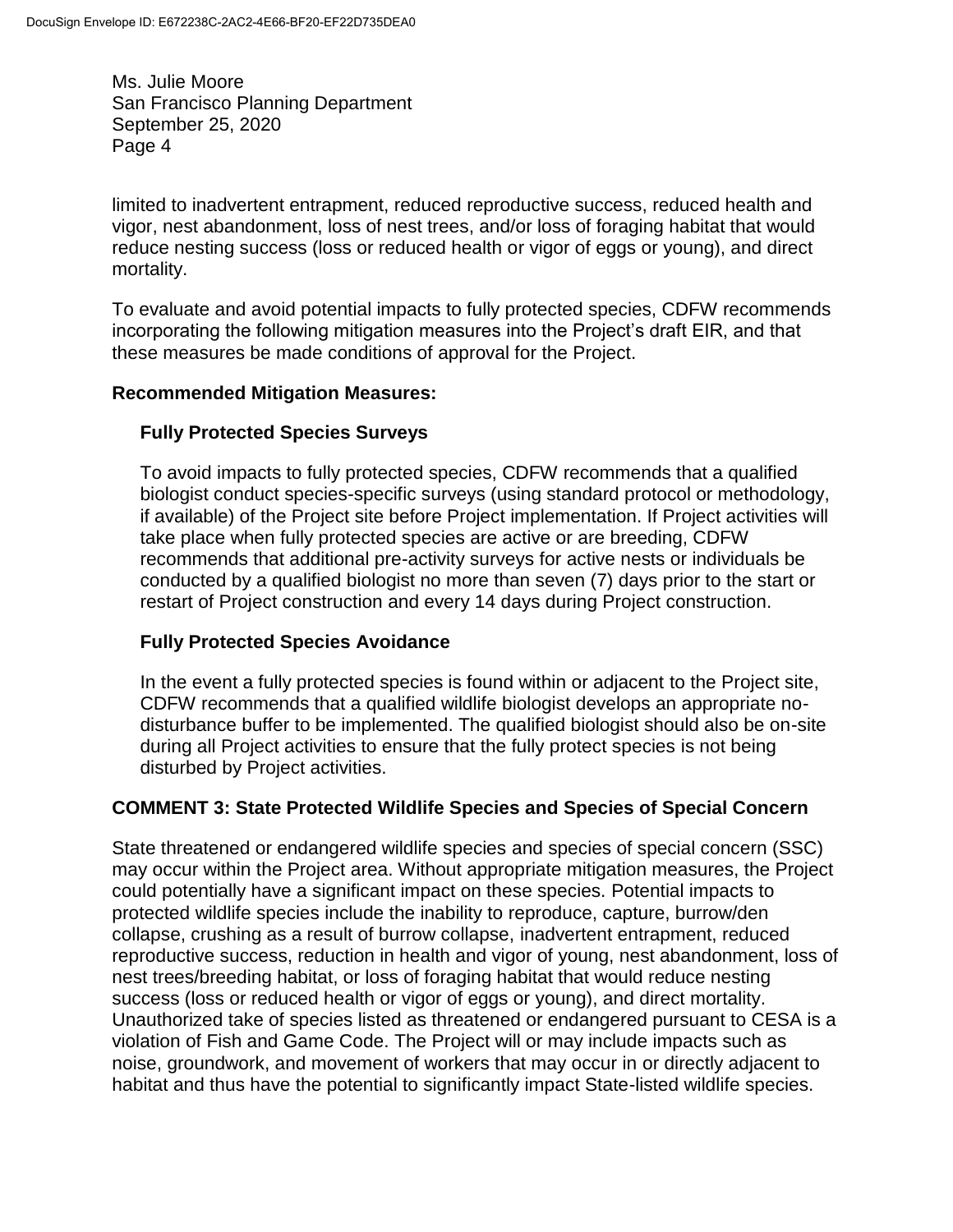#### **Recommended Mitigation Measures:**

### **State-listed Wildlife Species and Species of Special Concern Focused Surveys**

The Project area should be surveyed for State-listed and SSC wildlife species by a qualified biologist following protocol-level surveys. Protocol-level surveys are intended to maximize detectability. In the absence of protocol-level surveys being performed, additional surveys may be necessary.

### **State Species of Special Concern Avoidance**

If SSC wildlife species are found within or adjacent to the Project site, a qualified biologist should establish a no-disturbance buffer appropriate for the species and conduct on-site monitoring during all Project-related activities. The draft EIR should include additional minimization and mitigation measures for each SCC wildlife species that could be potentially impacted by Project activities.

#### **State-listed Species Take Authorization**

If State-listed wildlife species are identified during surveys and full avoidance of take is not feasible, the Project proponents should apply to CDFW for take authorization through issuance of an Incidental Take Permit (ITP).

### **COMMENT 4: State Threatened, Endangered, or Rare Plant Species**

State threatened, endangered or rare plant species may occur within the Project location. Without appropriate mitigation measures, the Project could potentially have a significant impact on these species. Potential impacts to special-status plants include inability to reproduce and direct mortality. Unauthorized take of plant species listed as threatened, endangered, or rare pursuant to CESA or the Native Plant Protection Act is a violation of Fish and Game Code.

Special-status plants are typically narrowly distributed endemic species. These species are susceptible to habitat loss and habitat fragmentation resulting from development, vehicle and foot traffic, and introduction of non-native plant species.

#### **Recommended Mitigation Measures:**

#### **Special-Status Plant Focused Surveys**

The Project area should be surveyed for State-listed plant species by a qualified biologist following protocol-level surveys. Protocol-level surveys, which are intended to maximize detectability, may include identification of reference populations to facilitate the likelihood of field investigations occurring during the appropriate floristic period.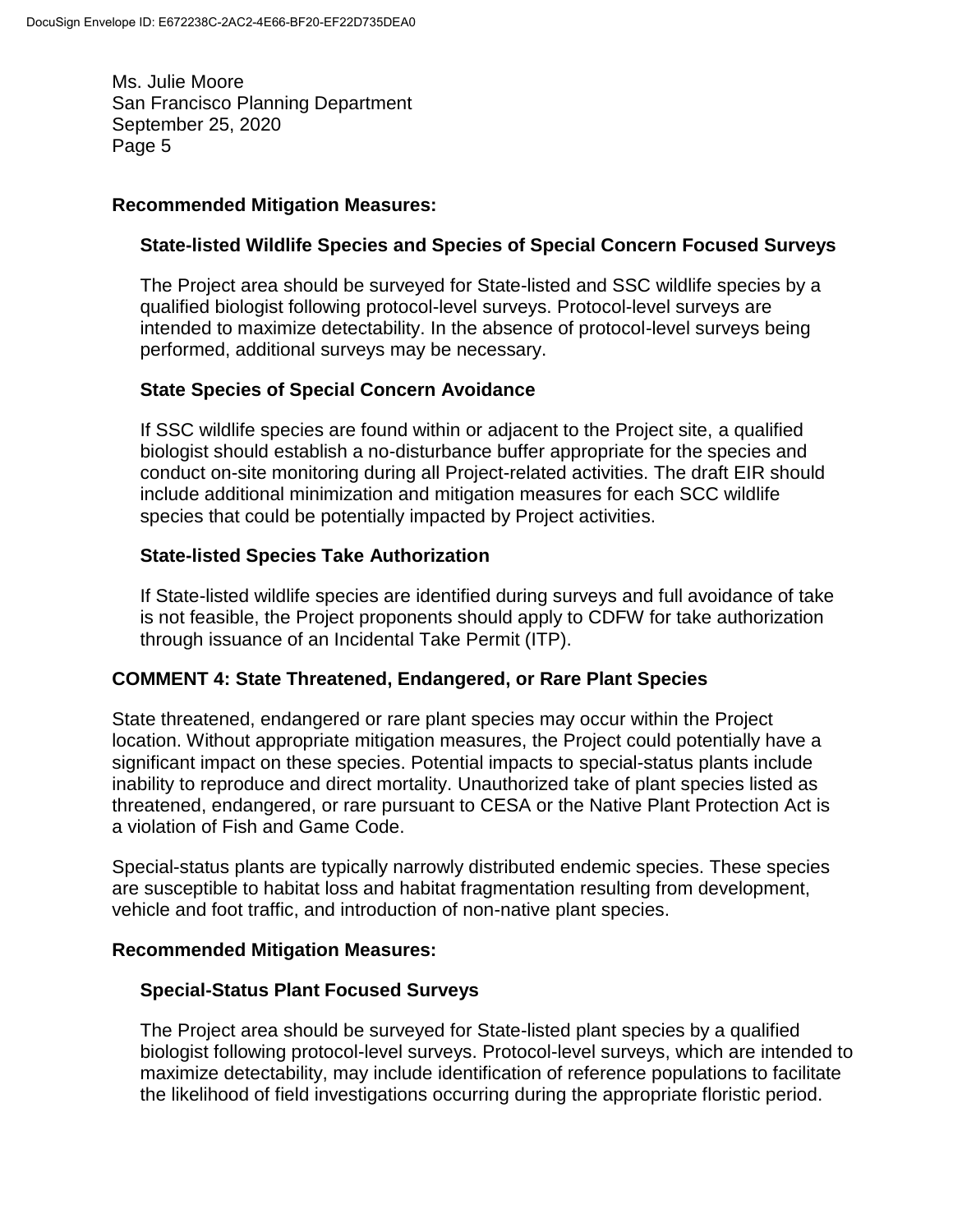#### **Special-Status Plant Avoidance**

Special-status plant species should be avoided through delineation and establishment of a no-disturbance buffer of at least 50 feet from the outer edge of the plant population or specific habitat type required by special-status plant species.

### **Special-Status Plant Take Authorization**

If State-listed plant species are identified during surveys and full avoidance of take is not feasible, take authorization through CDFW issuance of an ITP would be required.

### **COMMENT 5: Bank Swallows**

Removal of pavement, rock, and sandbag revetments, rubble and debris; recontouring the bluff; and installation of a four-foot thick layer of cementitious material on the bluff face would cause significant impacts to listed species, including bank swallow. Recontouring and coating of the bluff face in areas with existing bank swallow nesting activities could directly injure, kill, or displace established bank swallow colonies, resulting in direct take of chicks and adults.

The Project may attempt to avoid recontouring and coating in areas where bank swallows occur to avoid impacts to this species. However, removal of revetments and other shoreline hardening features is likely to accelerate erosion of the bluff in areas where bank swallow colonies occur. Loss or damage to colonies through removal of shoreline hardening would therefore be a direct consequence of the Project. In the event of a sudden collapse of any occupied nest or hole from Project activities, potential exists for bank swallow individuals to be killed, resulting in take. Regardless of if the Project results in take, any Project impacts to bank swallow individuals or colonies should be considered a substantial adverse change in the physical conditions within the area affected by the Project.

The San Francisco bank swallow population is the only extant bank swallow colony complex in the Bay Area and possibly the entire Central Coast. Although some nesting areas may not be directly impacted by the proposed Project (i.e., directly south at Fort Funston), the loss of either colonies or individuals at Ocean Beach would reduce the size of the local population, contributing to reduced population fitness and potentially a regional extirpation of the species. This impact on the bank swallow population should be considered significant under CEQA.

CDFW is not aware of feasible mitigation that would offset such an impact. Nearby habitat is occupied by other bank swallows; therefore, an attempt to relocate the bank swallows at Ocean Beach to nearby habitats could result in displacement or overcrowding, harming both existing colonies and displaced individuals. Attempts to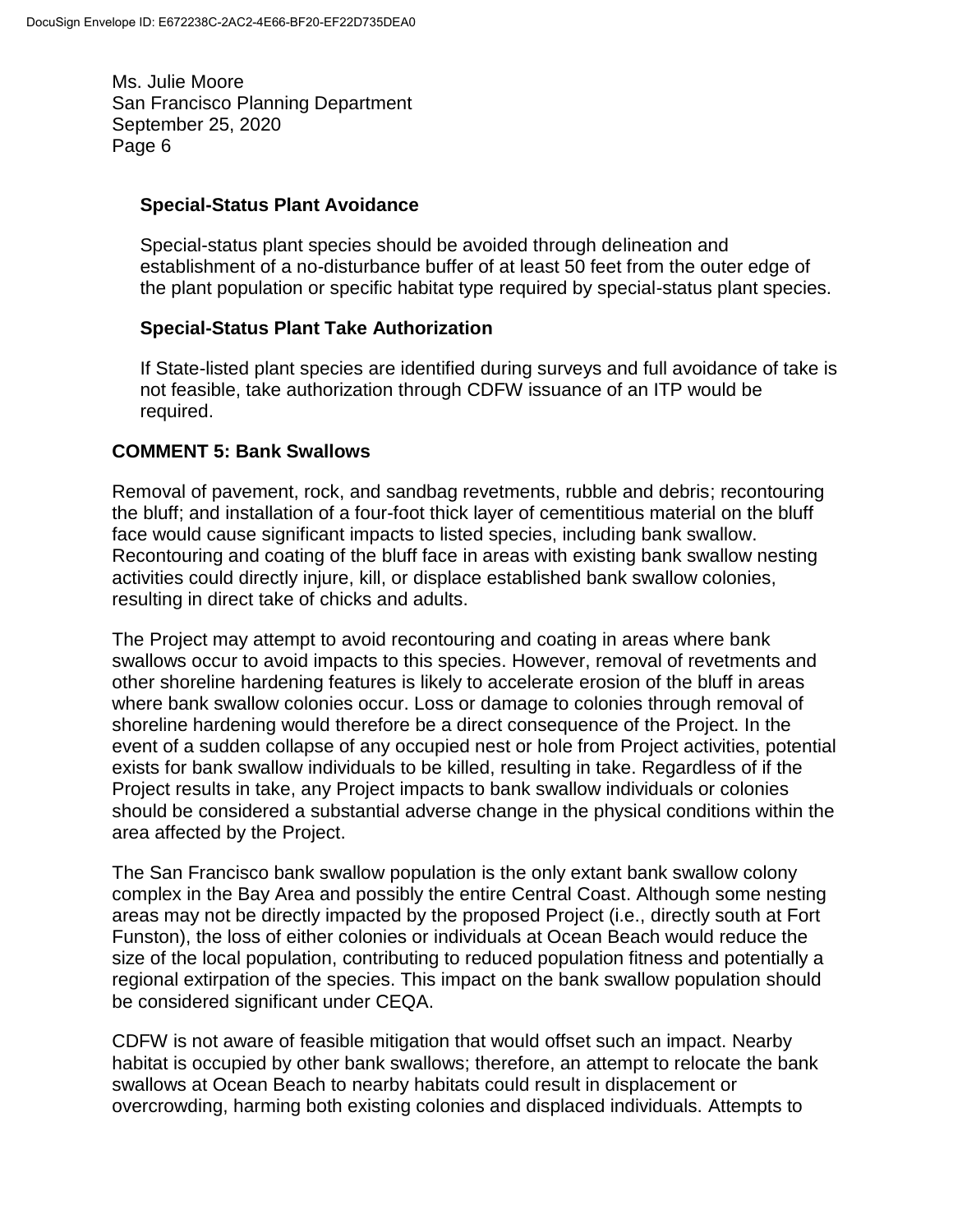minimize direct mortality by excluding individuals from nesting cavities would not be effective as these birds are dependent on their nesting cavities for shelter and yearround survival.

CDFW encourages the lead agency to consider Project designs in the draft EIR alternatives analysis that would not cause the loss of the bank swallow colonies at Ocean Beach. CDFW is available to consult with the lead agency on design alternatives that might achieve this purpose.

CDFW advises that the Project proponent obtain a CESA Permit for bank swallows (pursuant to Fish and Game Code Section 2080 et seq.) in advance of Project implementation if the impacts described above cannot be avoided. Issuance of a CESA Permit is subject to CEQA documentation; therefore, the CEQA document should consult with CDFW, specify impacts and mitigation, and should fully describe a mitigation, monitoring and reporting program. As mentioned above, if the proposed Project will impact any CESA-listed species, early consultation is encouraged, as significant modification to the Project and mitigation measures may be required to obtain a CESA Permit. More information on the CESA permitting process and protocol survey procedures can be found on the CDFW website at <https://www.wildlife.ca.gov/Conservation/CESA> or <https://www.wildlife.ca.gov/Conservation/Survey-Protocols>

# **COMMENT 6: Cumulative impacts**

The Project has a potential to contribute to cumulative impacts, such as decreasing in wildlife connectivity due to the installation of fencing and infrastructure and increase in deleterious material (e.g., trash, pollutants, etc.) into waterways due to the increase of visitors. Any cumulative impact to biological resources should be mitigated to the extent possible or avoided.

CDFW recommends that the Project incorporate wildlife friendly fencing (if fencing is proposed), creation of wildlife bypasses to mitigate for decreases in wildlife connectivity, and educating visitors regarding leaving no trace while on trails and beaches.

# **COMMENT 7: Artificial Lighting**

The Project may increase artificial lighting. Artificial lighting often results in light pollution, which has the potential to significantly and adversely affect biological resources. Night lighting can disrupt the circadian rhythms of many wildlife species. Many species use photoperiod cues for communication (e.g., bird song), determining when to begin foraging (Stone et al. 2009), behavior thermoregulation (Beiswenger 1977), and migration (Longcore and Rich 2004).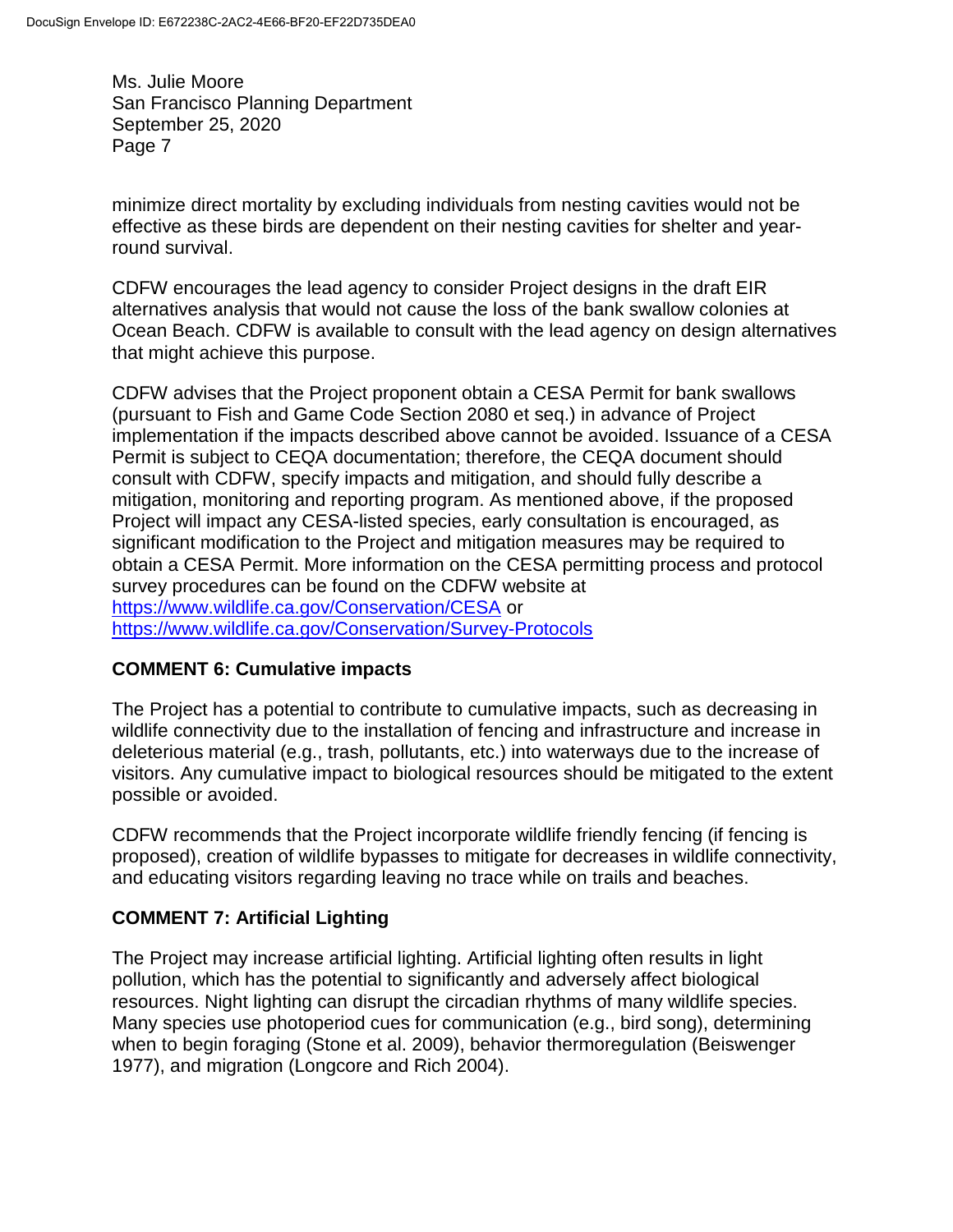#### **Recommended Mitigation Measure:**

CDFW recommends eliminating all non-essential artificial lighting. If artificial lighting is necessary, CDFW recommends avoiding or limiting the use of artificial lights during the hours of dawn and dusk, when many wildlife species are most active. CDFW also recommends that outdoor lighting be shielded, cast downward, and does not spill over onto other properties or upwards into the night sky. In addition, lights can be motion-activated, or turned off or dimmed during critical times of the year (e.g., migration) or during times of night that have the most significant impact on wildlife (i.e. dawn and dusk) (Gaston et al., 2012, 2013). Lights with wildlifefriendly spectral composition (i.e., minimize light avoidance/attraction) can also be used (Gaston et al. 2012, 2013). LED lights are well suited for operating at variable brightness and being switched off or dimmed during certain times of the year or during times of low demand, as they operate at full efficiency and have no "warm-up" time (Gaston et al., 2012, 2013). Vegetation may also be used to shield sensitive areas against light, and light-absorbent surfaces can be used in in place of reflective surfaces (Gaston et al., 2012, 2013).See the International Dark-Sky Association standards at [http://darksky.org/\)](http://darksky.org/).

### **COMMENT 8: Nesting Birds**

CDFW encourages that Project implementation occur during the bird non-nesting season; however, if ground-disturbing or vegetation-disturbing activities must occur during the breeding season (February through early-September), the Project applicant is responsible for ensuring that implementation of the Project does not result in violation of the Migratory Bird Treaty Act or Fish and Game Code.

To evaluate and avoid for potential impacts to nesting bird species, CDFW recommends incorporating the following mitigation measures into the Project's draft EIR, and that these measures be made conditions of approval for the Project.

### **Recommended Mitigation Measures:**

### **Nesting Bird Surveys**

CDFW recommends that a qualified avian biologist conduct pre-activity surveys for active nests no more than seven (7) days prior to the start of ground or vegetation disturbance and every fourteen (14) days during Project activities to maximize the probability that nests that could potentially be impacted are detected. CDFW also recommends that surveys cover a sufficient area around the Project site to identify nests and determine their status. A sufficient area means any area potentially affected by the Project. Prior to initiation of ground or vegetation disturbance, CDFW recommends that a qualified biologist conduct a survey to establish a behavioral baseline of all identified nests. Once Project activities begins, CDFW recommends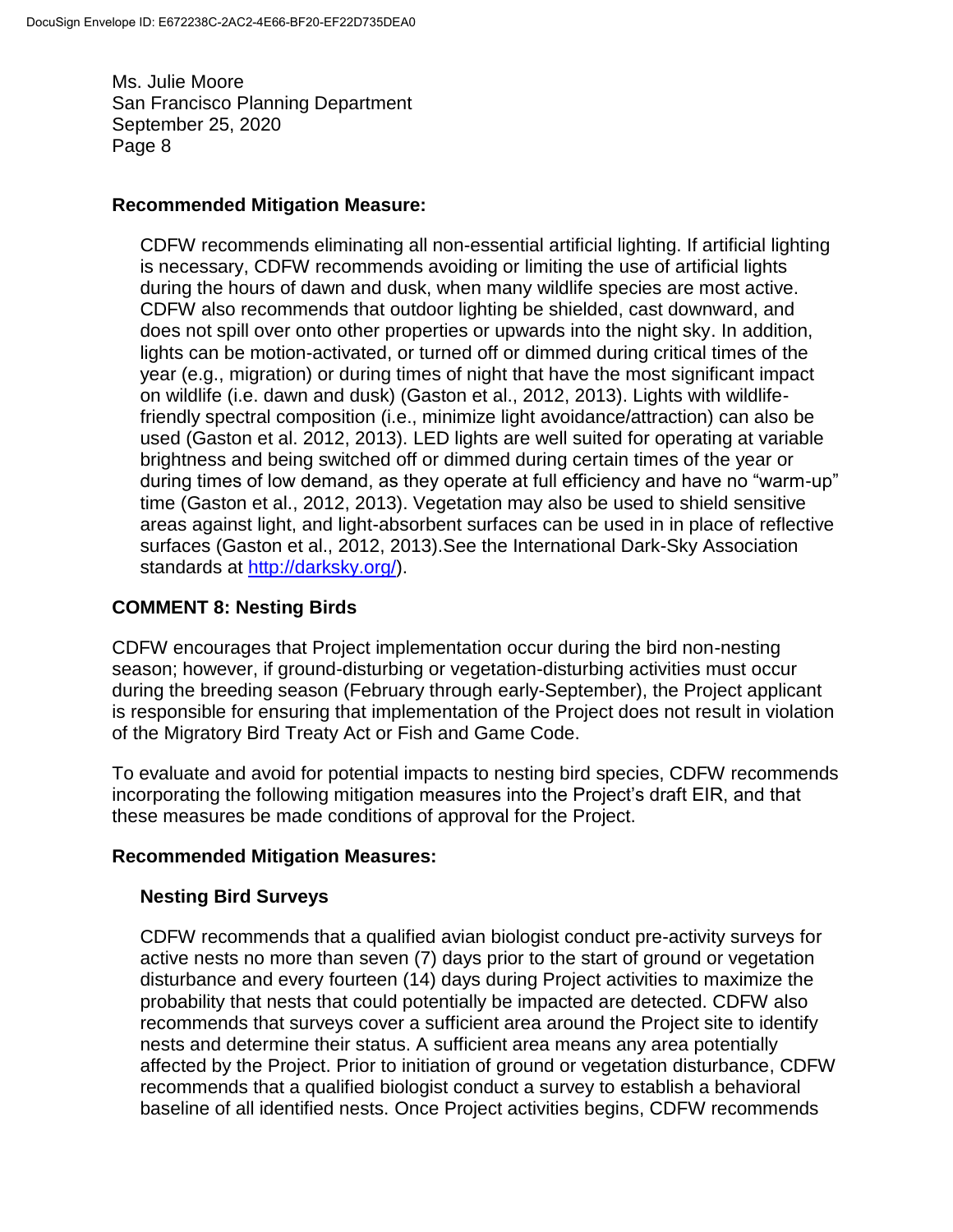having the qualified biologist continuously monitor nests to detect behavioral changes resulting from the Project. If behavioral changes occur, CDFW recommends halting the work causing that change and consulting with CDFW for additional avoidance and minimization measures.

# **Nesting Bird Buffers**

If continuous monitoring of identified nests by a qualified avian biologist is not feasible, CDFW recommends a minimum no-disturbance buffer of 250 feet around active nests of non-listed bird species and a 500-foot no-disturbance buffer around active nests of non-listed raptors. These buffers are advised to remain in place until the breeding season has ended or until a qualified biologist has determined that the birds have fledged and are no longer reliant upon the nest or on-site parental care for survival. Variance from these no-disturbance buffers is possible when there is compelling biological or ecological reason to do so, such as when the Project site would be concealed from a nest site by topography. CDFW recommends that a qualified avian biologist advise and support any variance from these buffers.

# **REGULATORY REQUIREMENTS**

## **California Endangered Species Act**

Please be advised that a CESA Permit must be obtained if the Project has the potential to result in "take" of plants or animals listed under CESA, either during construction or over the life of the Project. Issuance of a CESA Permit is subject to CEQA documentation; the CEQA document must specify impacts, mitigation measures, and a mitigation monitoring and reporting program. If the Project will impact CESA listed species, early consultation is encouraged, as significant modification to the Project and mitigation measures may be required in order to obtain a CESA Permit.

CEQA requires a Mandatory Finding of Significance if a project is likely to substantially impact threatened or endangered species [CEQA section 21001(c), 21083, and CEQA Guidelines section 15380, 15064, 15065]. Impacts must be avoided or mitigated to lessthan-significant levels unless the CEQA Lead Agency makes and supports Findings of Overriding Consideration (FOC). The CEQA Lead Agency's FOC does not eliminate the Project proponent's obligation to comply with Fish and Game Code section 2080.

### **Lake and Streambed Alteration Program**

Notification is required, pursuant to CDFW's LSA Program (Fish and Game Code section 1600 et. seq.) for any Project-related activities that will substantially divert or obstruct the natural flow; change or use material from the bed, channel, or bank including associated riparian or wetland resources; or deposit or dispose of material where it may pass into a river, lake or stream. Work within ephemeral streams, washes, watercourses with a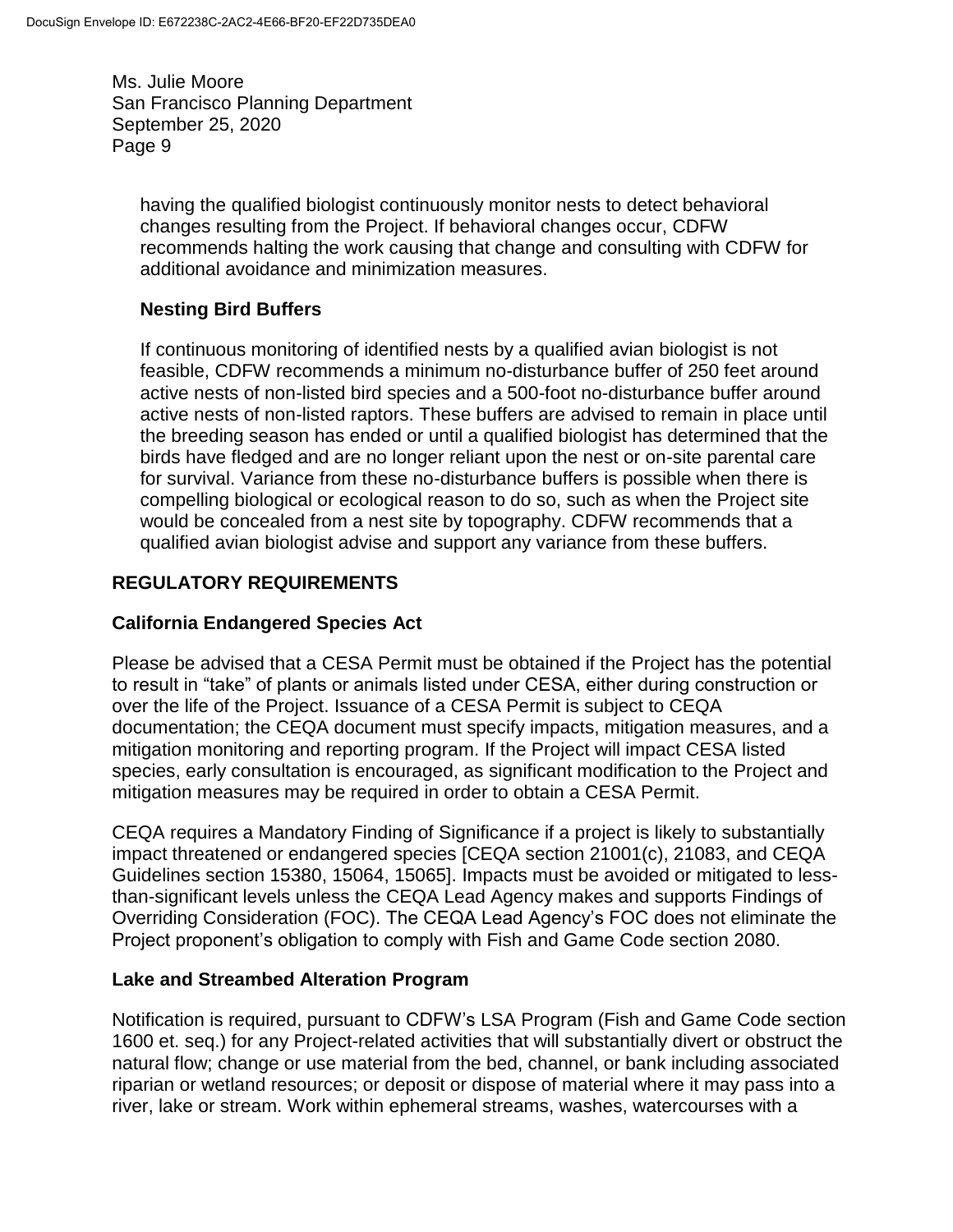subsurface flow, and floodplains are subject to notification requirements. CDFW, as a Responsible Agency under CEQA, will consider the CEQA document for the Project. CDFW may not execute the final LSA Agreement until it has complied with CEQA (Public Resources Code section 21000 et seq.) as the responsible agency.

### **FILING FEES**

CDFW anticipates that the Project will have an impact on fish and/or wildlife, and assessment of filing fees is necessary (Fish and Game Code, section 711.4; Pub. Resources Code, section 21089). Fees are payable upon filing of the Notice of Determination by the Lead Agency and serve to help defray the cost of environmental review by CDFW.

Thank you for the opportunity to comment on the Project's NOP. If you have any questions regarding this letter or for further coordination with CDFW, please contact Ms. Stephanie Holstege, Environmental Scientist, at (707) 210-5104 or [stephanie.holstege@wildlife.ca.gov;](mailto:stephanie.holstege@wildlife.ca.gov) or Mr. Wes Stokes, Senior Environmental Scientist (Supervisory), at [wes.stokes@wildlife.ca.gov](mailto:wes.stokes@wildlife.ca.gov)

Sincerely,

DocuSigned by:

Grigg Erickson Gregg Erickson Regional Manager Bay Delta Region

cc: State Clearinghouse No. 2020090171 Lauren Garske, California Coastal Commission – [lauren.garske@coastal.ca.gov](mailto:lauren.garske@coastal.ca.gov) Sara Pfeifer, California Coastal Commission - [sara.pfeifer@coastal.ca.gov](mailto:sara.pfeifer@coastal.ca.gov)

### **REFERENCES:**

- Beiswenger, R. E. (1977). Diet patterns of aggregative behavior in tadpoles of *Bufo americanus*, in relation to light and temperature. *Ecology* 58:98–108.
- Gaston, K. J., Davies, T. W., Bennie, J., & Hopkins, J. (2012). Reducing the ecological consequences of night‐time light pollution: options and developments. *Journal of Applied Ecology*, *49*(6), 1256-1266.
- Gaston, K. J., Bennie, J., Davies, T. W., & Hopkins, J. (2013). The ecological impacts of nighttime light pollution: a mechanistic appraisal. *Biological reviews*, *88*(4), 912- 927.